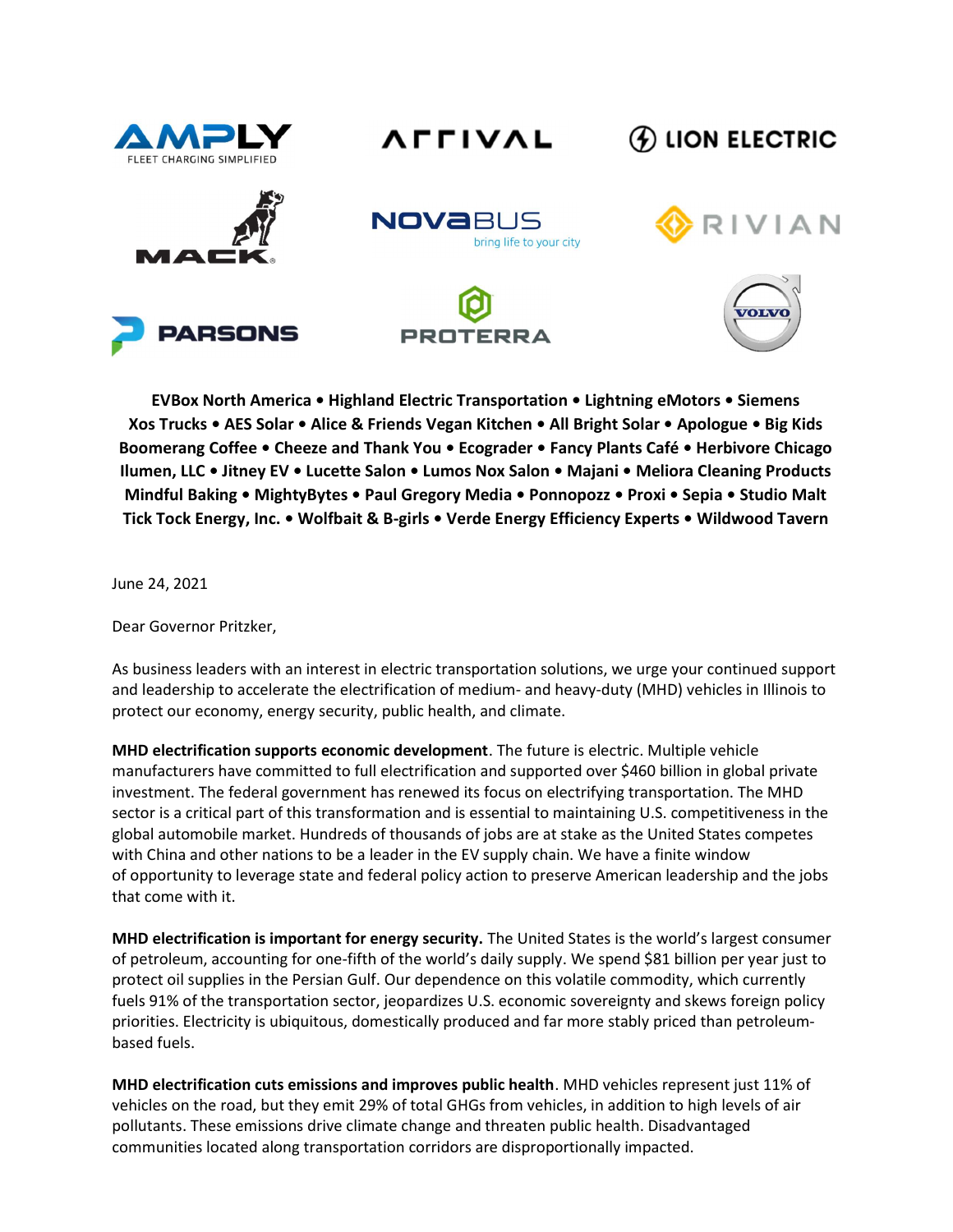Your administration has already proposed ambitious plans for the remaining \$88.6 million of the Volkswagen settlement funds to support all-electric public transportation and electric school buses. To build on this work, we urge you to commit Illinois to the Multi-State MHD Zero Emission Vehicle Memorandum of Understanding, pledging that at least 30% of all new trucks and buses sold in Illinois will be zero emission vehicles by 2030, and 100% by 2050. And to meet these commitments, we urge the following policy actions:

> Support incentives, utility investments and state targets that will accelerate the electrification of trucks that travel along our highways and through our neighborhoods to deliver goods to our homes and businesses.

 Electrify public transit and school buses to provide clean, healthy ways for Illinois's residents to travel to and from school, work, and home.

• Invest in the development of MHD charging infrastructure to ensure that Illinois does not miss out on the economic opportunities afforded by the electrification of transportation.

Sincerely,

Heidi Sickler Director of Policy AMPLY Power

Suzanne Merkelson Public Policy & Gov. Affairs Arrival

Duncan McIntyre CEO Highland aElectric **Transportation** 

Tim Reeser CEO Lightning eMotors

Patrick Gervais Vice-President Marketing and Communications Lion Electric

JoAnn Covington Chief Legal Officer and Head of Government Relations Proterra

Chris Nevers Senior Director, Environmental Policy Rivian

Chris King Sr. Vice President, eMobility **Siemens** 

Jonathan Miller Senior Vice President Volvo Group North America (Volvo Trucks North America, Mack Trucks, Nova Bus)

Dakota Semler CEO Xos Trucks

Jordan Tepper Cofounder Apologue liqueurs, Chicago

Aur Beck Founder & Chief Tech AES Solar, Carterville

Mun Wong Owner Alice & Friends Vegan Kitchen, Chicago

Lisa Albrecht Founder All Bright Solar, Chicago Ryan Pfeiffer Owner Big Kids, Chicago

Soroush Yousefi Founder Boomerang Coffee, Chicago

Megan Schmitt Founder Cheeze and Thank You, Chicago

Kevin Schuder Owner Fancy Plants Café, Chicago

Max Musto Owner Herbivore Chicago

Zach Witt Ilumen, LLC, Barrington

William Davis Owner Jitney EV, Bronzeville

Kate Wirth Owner Lucette Salon, Rockford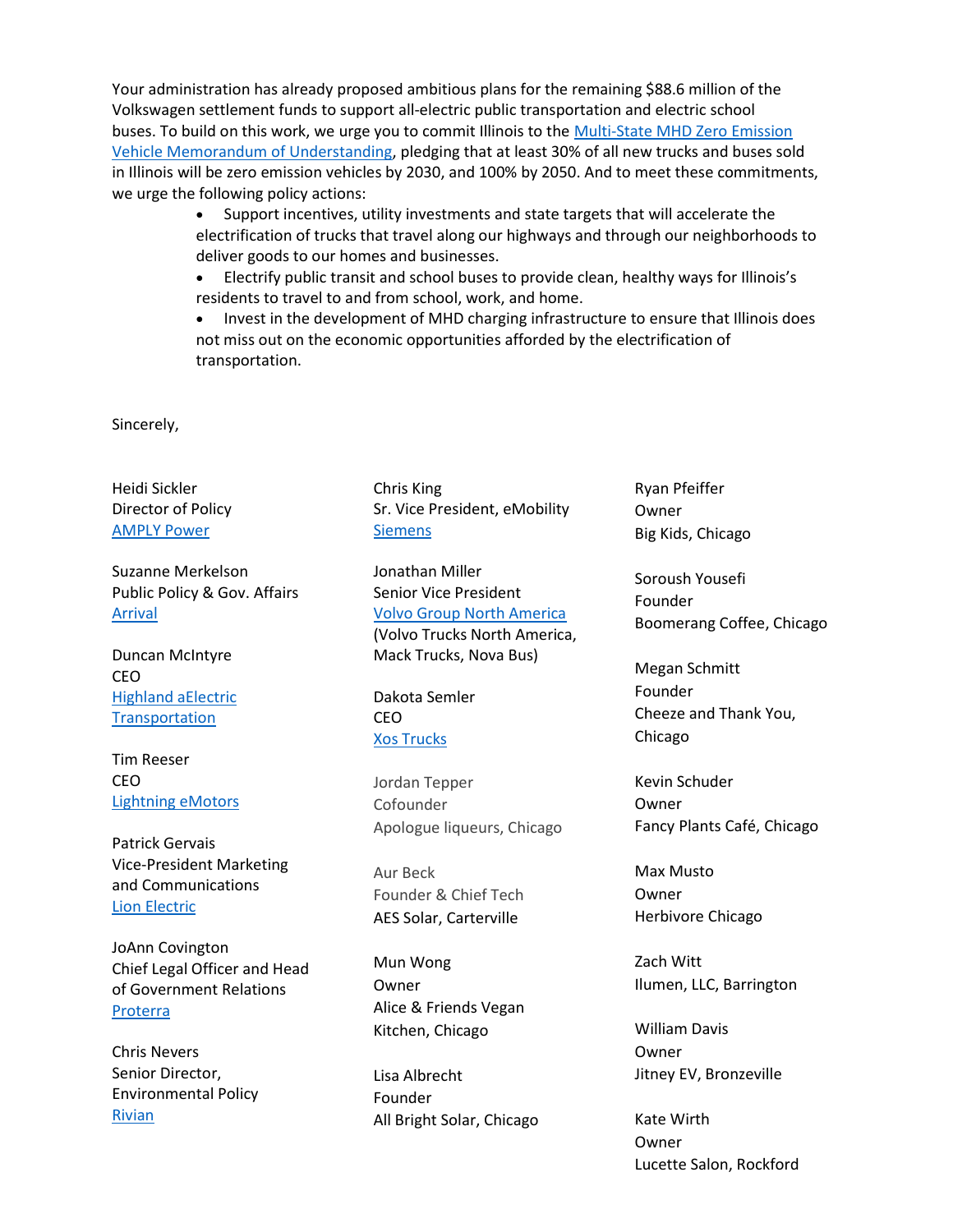Twylla Jane Owner Lumos Nox Salon, Naperville

Nasya & Tsadakeeyah Emmanuel Founders Majani Restaurant, Chicago

Kate Jakubas Founder Meliora Cleaning Products, Chicago

Diane Mejia Owner Mindful Baking Tim Frick Founder Ecograder MightyBytes, Chicago

Paul Feith President Paul Gregory Media, Naperville

Adrianne Hawthorne Owner Ponnopozz, Chicago

Emmanuel Nony Managing Partner Proxi, Sepia, Chicago Jack Muldowney Founder Studio Malt, Chicago

Craig Pals Tick Tock Energy, Inc., Effingham

Shirley Kienitz Owner Wolfbait & B-girls, Chicago

Beth Holaday PR Manager Verde Energy Efficiency Experts, Chicago

Mark & Eleanor Freedman Proprietors Wildwood Tavern, Niles